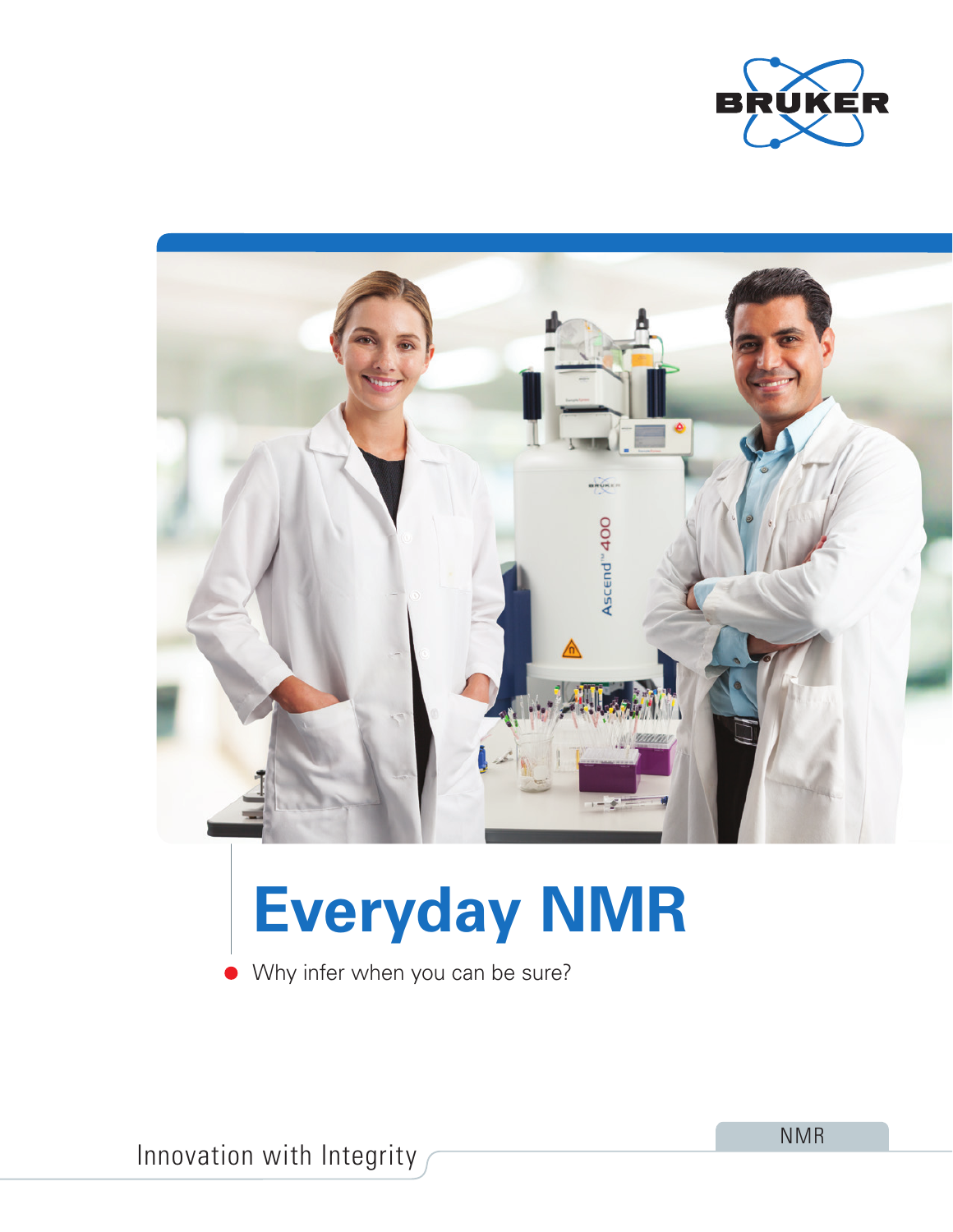## Only NMR gives you definitive answers, on your terms.

Over the past half-century, scientists have used nuclear magnetic resonance (NMR) to directly identify, quantify, and characterize molecules, from small organic molecules to large protein complexes. Highly valued for its unparalleled view into intact molecules, NMR reveals rich details of molecular dynamics and structural architecture, inaccessible by other analytical methods. NMR is a non-destructive technique requiring minimal sample amounts, so you can go on to do additional analyses.

Today's scientists often choose NMR as it offers a variety of methods for research and quality control in biology, chemistry, physics, medicine, and materials science. The range of applications is broad, including materials, environmental, and food science, medical and pharmaceutical research, and more. Whether for routine analyses or groundbreaking research, even small laboratories can now easily adopt NMR in-house for definitive answers to molecular questions, every day.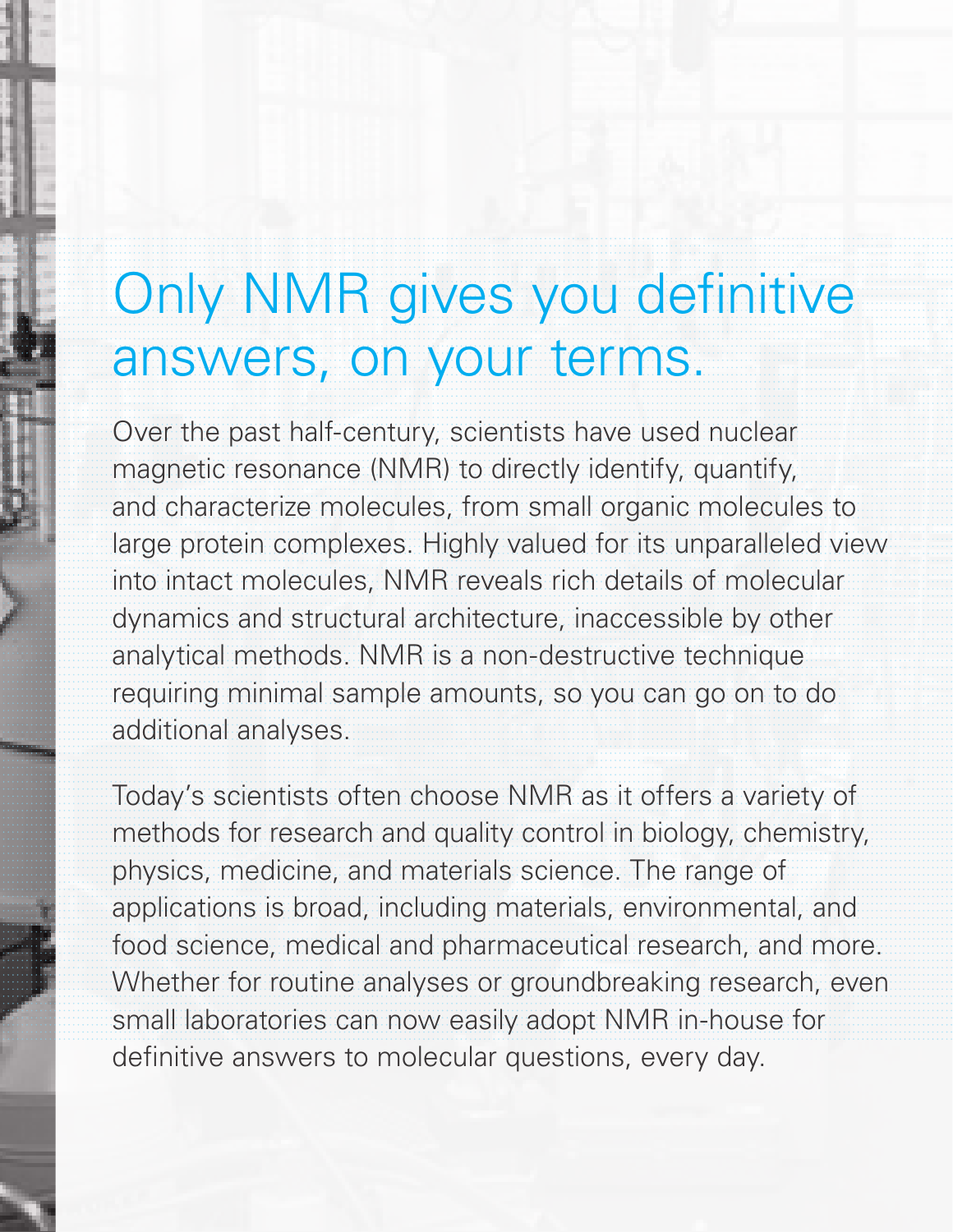## Why Bruker NMR?

For more than 50 years, Bruker has been dedicated to providing the best solutions for analytical tasks. With more than 90 locations around the globe, Bruker is strongly committed to meeting customers' needs, and continuing to develop state-of-the-art, innovative technologies for today's most challenging questions.

Ascend<sup>w</sup> 400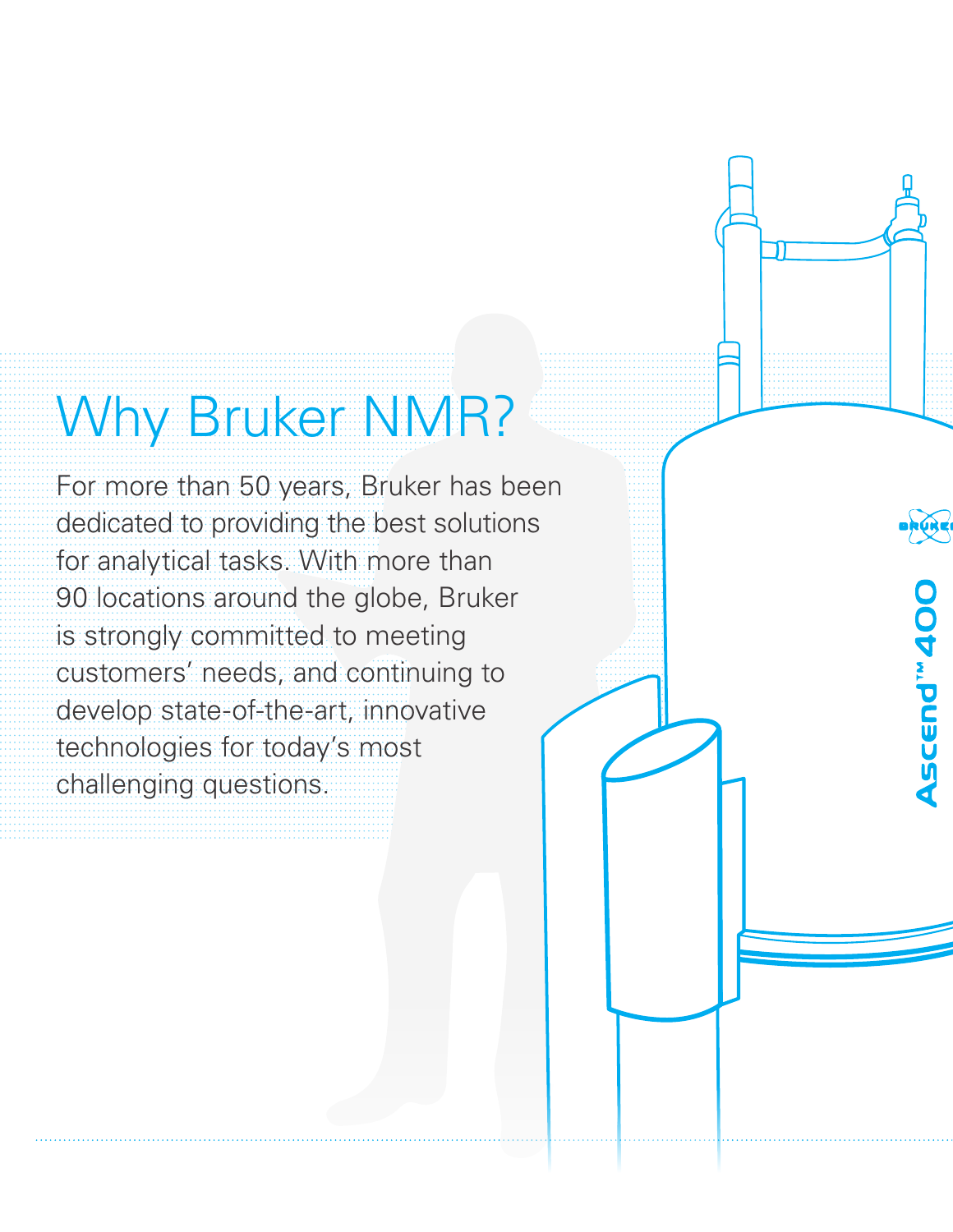### **ACCESSIBLE TECHNOLOGY**

- Customizable operation and convenient automation
- Compact and robust magnets with minimal system size, easy installation, and low cost of operation
- **Expandable with optional software** packages and scripting for a custom fit to your lab

### **HIGHEST QUALITY STANDARDS**

- Constructed to deliver optimum performance and superior reliability
- **Every instrument thoroughly tested** before leaving production facilities
- **Comprehensive customer service** providing sales, applications, and engineering support for all Bruker products

### **FOCUSED ON EASE-OF-USE**

- Minimal sample preparation or separation needed
- **Easy and fast sample loading**
- Automated sample changing options
- Ability to evaluate mixtures

### **STREAMLINED DATA ANALYSIS**

- Ready-to-use analysis options that extract only essential data
- Industry-leading software, with predefined experiments and interactive, automated processing and reporting tools

### Everyday NMR **Applications**

### **SMALL MOLECULE STRUCTURE AND QUANTIFICATION**

Determine the detailed arrangement of and distance between atoms

Find out how much of a specific material is really present

### **MACROMOLECULAR STRUCTURE**

See how proteins fold and bind to ligands

Observe molecular structure of RNA, DNA, and even large complexes

Evaluate relationship between conformation and biological activity

### **CHEMICAL AND MOLECULAR DYNAMICS**

View how atoms move

Obtain insight into barriers to conformational change

Understand kinetics of chemical reactions and chemical ecosystems

### **MIXTURE ANALYSIS**

Evaluate complex mixtures to explore metabolism Test the makeup and origin of natural health products

Confirm quality and safety in foods and beverages

### **MATERIALS**

Study polymers, porosity, and polymorphism Explore physical properties

#### **IMAGING**

See inside living organisms Evaluate candidate therapeutics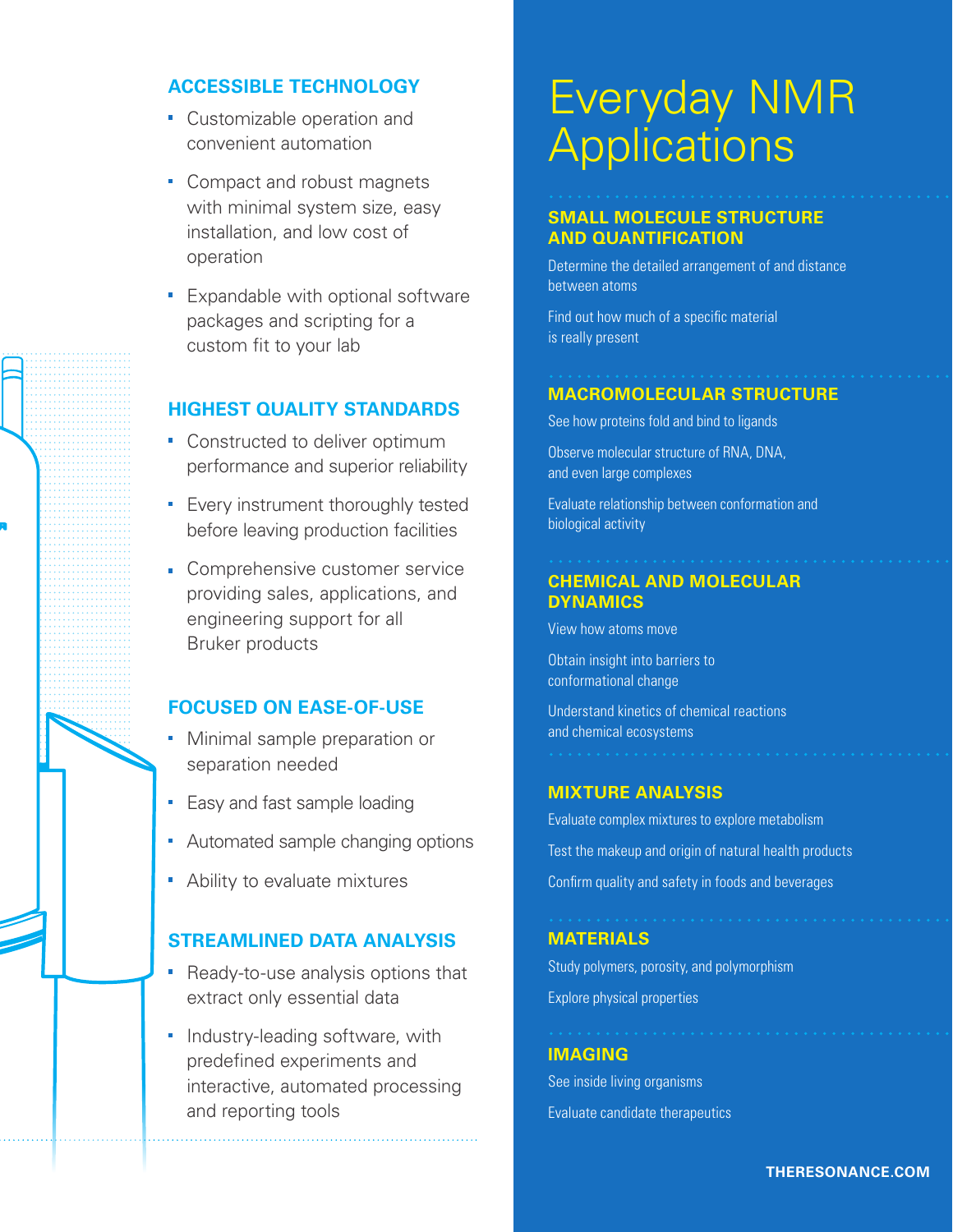### How NMR Works

### A step-by-step look inside NMR from sample to analysis